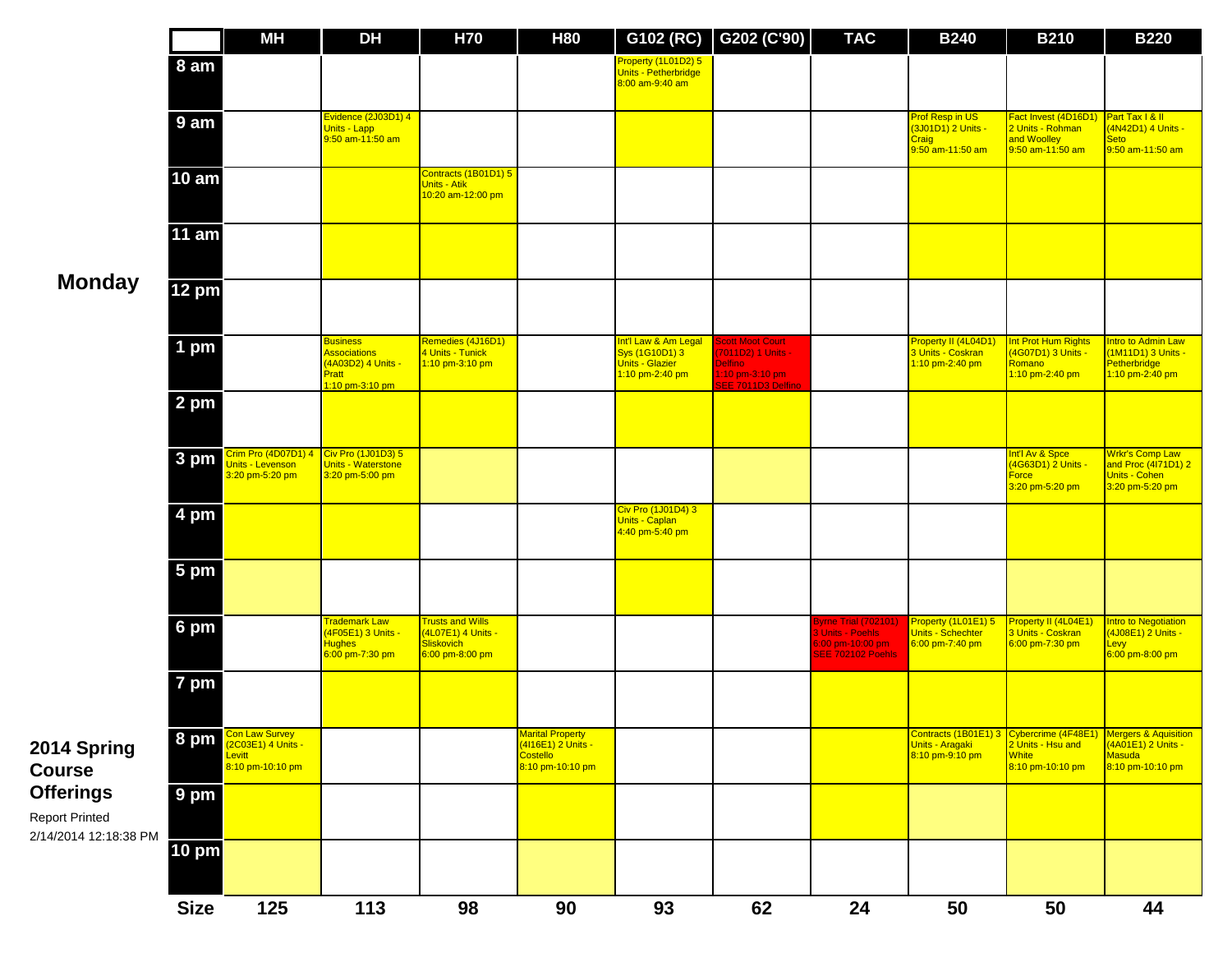| M            | <b>C002</b> | <b>C003</b>                                                                     | <b>C004</b>                                                                      | F126                                                  | F236                                                                         | G302                                                                                  | <b>Bannan</b>                                                                   | C401                                                                                        | C402                                                                                 | C403                                                                             |
|--------------|-------------|---------------------------------------------------------------------------------|----------------------------------------------------------------------------------|-------------------------------------------------------|------------------------------------------------------------------------------|---------------------------------------------------------------------------------------|---------------------------------------------------------------------------------|---------------------------------------------------------------------------------------------|--------------------------------------------------------------------------------------|----------------------------------------------------------------------------------|
| 8 am         |             |                                                                                 | <b>Bus Plan Fin Start-up</b><br>(4N34D1) 3 Units -<br>Warren<br>8:50 am-11:50 am |                                                       |                                                                              |                                                                                       |                                                                                 |                                                                                             |                                                                                      |                                                                                  |
| 9 am         |             | <b>Supreme Court Sem</b><br>(4C13D1) 2 Units -<br>Gerstmann<br>9:50 am-11:50 am |                                                                                  |                                                       | <b>IP Honors Colloq</b><br>(4F42D1) 2 Units -<br>Rothman<br>9:50 am-11:50 am |                                                                                       |                                                                                 | Law & Process<br>(1J05D3) 3 Units -<br>Levinson<br>9:50 am-11:50 am                         |                                                                                      | Intro to Negotiation<br>(4J08D1) 2 Units -<br><b>Delfino</b><br>9:50 am-11:50 am |
| <b>10 am</b> |             |                                                                                 |                                                                                  |                                                       |                                                                              | <b>Ethical Lawyering</b><br>(2J04D5) 3 Units -<br>Riordan<br>10:20 am-11:50 am        |                                                                                 |                                                                                             | <b>Securities Regulation</b><br>(4A05D1) 3 Units -<br>Guttentag<br>10:20 am-11:50 am |                                                                                  |
| <b>11 am</b> |             |                                                                                 |                                                                                  |                                                       |                                                                              |                                                                                       |                                                                                 |                                                                                             |                                                                                      |                                                                                  |
| <b>12 am</b> |             |                                                                                 |                                                                                  |                                                       |                                                                              |                                                                                       |                                                                                 |                                                                                             |                                                                                      |                                                                                  |
| 1 pm         |             |                                                                                 | <b>Election Law</b><br>(4M01D1) 3 Units -<br>Levitt<br>1:10 pm-2:40 pm           |                                                       |                                                                              | <b>Ethical Lawyering</b><br>(2J04D1) 3 Units -<br><b>Blanco</b><br>1:10 pm-2:40 pm    | <b>Health Care Law</b><br>(4A11D1) 3 Units -<br><b>Clark</b><br>1:10 pm-2:40 pm | Intro to IP (1F10D1)<br>3 Units - Atik<br>$1:10$ pm-2:40 pm<br><b>SEE 1F10D1</b><br>Manheim |                                                                                      | Law & Process<br>(1J05D4) 3 Units -<br><b>Wells</b><br>1:10 pm-3:10 pm           |
| 2 pm         |             |                                                                                 |                                                                                  |                                                       |                                                                              |                                                                                       |                                                                                 |                                                                                             |                                                                                      |                                                                                  |
| 3 pm         |             |                                                                                 | Elder Law (4108D1) 2 Hbs Crps Lit Sem<br>Units - Phelps<br>3:20 pm-5:20 pm       | (4C36D1) 2 Units -<br><b>Ivens</b><br>3:20 pm-5:20 pm | Tax Policy (4N02D1)<br>2 Units - Pratt<br>3:20 pm-5:20 pm                    | <b>Ethical Lawyering</b><br>(2J04D3) 3 Units -<br><b>Bakhshian</b><br>3:20 pm-4:50 pm | <b>Crit Rce Thry</b><br>(4C34D1) 3 Units -<br>Ocen<br>3:20 pm-4:50 pm           |                                                                                             |                                                                                      |                                                                                  |
| 4 pm         |             |                                                                                 |                                                                                  |                                                       |                                                                              |                                                                                       |                                                                                 |                                                                                             |                                                                                      |                                                                                  |
| 5 pm         |             |                                                                                 |                                                                                  |                                                       |                                                                              |                                                                                       |                                                                                 |                                                                                             |                                                                                      |                                                                                  |
| 6 pm         |             |                                                                                 | State & Local Tax<br>(4N16E1) 2 Units -<br><b>Austin</b><br>6:00 pm-8:00 pm      |                                                       |                                                                              | Intro. to Intern't Law<br>(4G60E1) 3 Units -<br>Glazier<br>6:00 pm-7:30 pm            |                                                                                 |                                                                                             | <b>Frial Advocacy</b><br>(4J19E1) 3 Units -<br>Ravipudi<br>6:00 pm-9:00 pm           | <b>Trial Advocacy</b><br>(4J19E5) 3 Units -<br><b>Buhai</b><br>6:00 pm-9:00 pm   |
| 7 pm         |             |                                                                                 |                                                                                  |                                                       |                                                                              |                                                                                       |                                                                                 |                                                                                             |                                                                                      |                                                                                  |
| 8 pm         |             | <b>Death Penalty</b><br>(4D05E1) 2 Units -<br>Kennedy<br>8:10 pm-10:10 pm       |                                                                                  |                                                       | Corp Tax II (4N11E1) Real TV & New<br>2 Units - Kowal<br>8:10 pm-10:10 pm    | Media (4F37E1) 2<br>Units - Straus<br>8:10 pm-10:10 pm                                |                                                                                 |                                                                                             |                                                                                      |                                                                                  |
| 9 pm         |             |                                                                                 |                                                                                  |                                                       |                                                                              |                                                                                       |                                                                                 |                                                                                             |                                                                                      |                                                                                  |
| 10 pm        |             |                                                                                 |                                                                                  |                                                       |                                                                              |                                                                                       |                                                                                 |                                                                                             |                                                                                      |                                                                                  |
| <b>Size</b>  | 13          | 20                                                                              | 27                                                                               | 15                                                    | 25                                                                           | 36                                                                                    | 20                                                                              | 50                                                                                          | 34                                                                                   | 36                                                                               |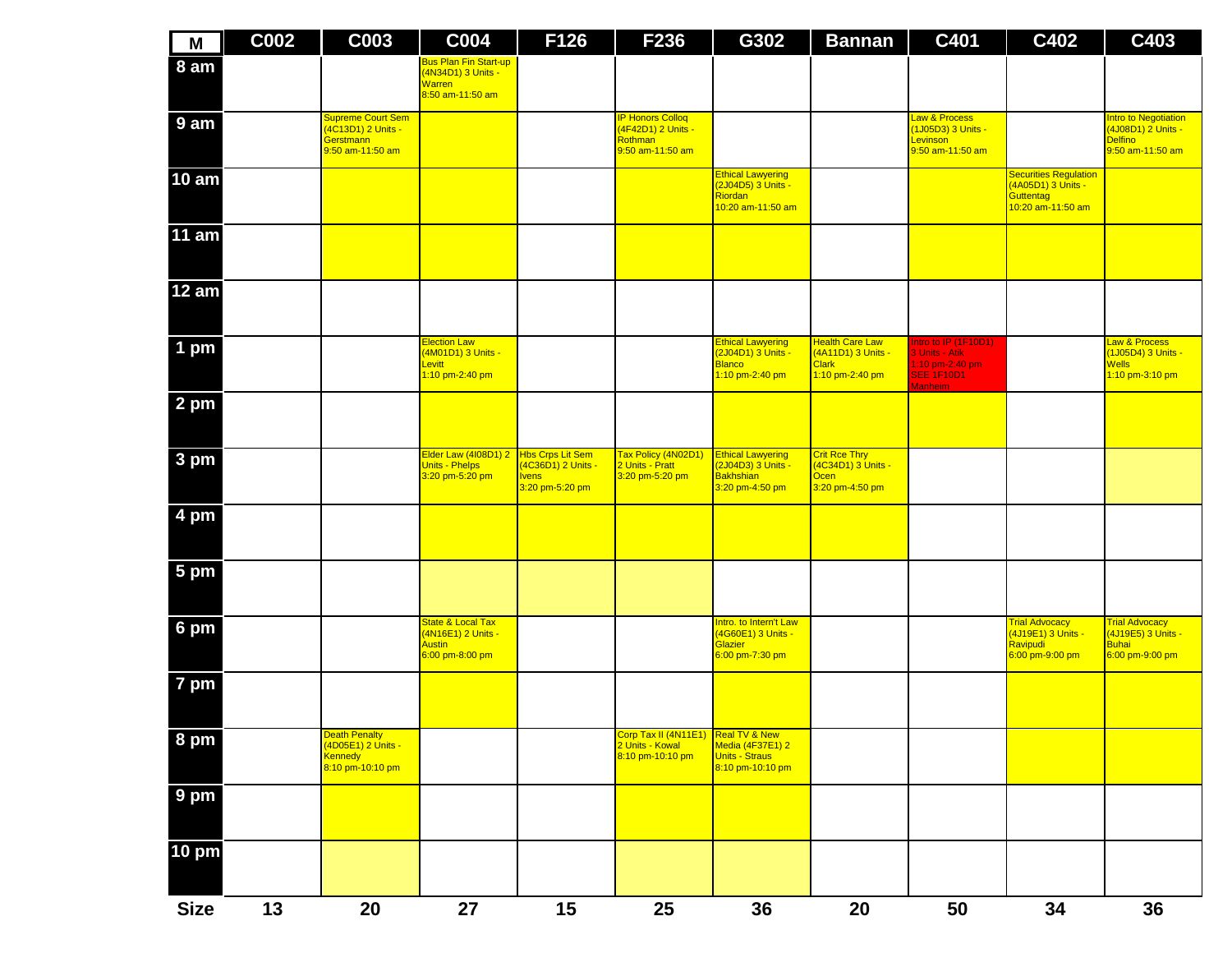|    |                 | <b>MH</b>                                                                        | <b>DH</b>                                                            | <b>H70</b>                                                                        | <b>H80</b>                                                      |                                                                 | G102 (RC) G202 (C'90)                                                                              | <b>TAC</b>                                                                             | <b>B240</b>                                                                     | <b>B210</b>                                                                                            | <b>B220</b>                                                                                      |
|----|-----------------|----------------------------------------------------------------------------------|----------------------------------------------------------------------|-----------------------------------------------------------------------------------|-----------------------------------------------------------------|-----------------------------------------------------------------|----------------------------------------------------------------------------------------------------|----------------------------------------------------------------------------------------|---------------------------------------------------------------------------------|--------------------------------------------------------------------------------------------------------|--------------------------------------------------------------------------------------------------|
|    | 8 am            |                                                                                  |                                                                      | Property (1L01D1) 3<br><b>Units - Roberts</b><br>8:30 am-9:45 am                  |                                                                 | Property (1L01D2) 5<br>Units - Petherbridge<br>8:00 am-9:40 am  |                                                                                                    |                                                                                        |                                                                                 |                                                                                                        |                                                                                                  |
|    | 9 <sub>am</sub> | Con Law Survey<br>2C03D1) 4 Units -<br>West-Faulcon<br>9:50 am-11:50 am          | Crim Pro (4D07D2) 4<br><b>Units - Natapoff</b><br>9:50 am-11:50 am   |                                                                                   |                                                                 |                                                                 | <b>Business</b><br><b>Associations</b><br>(4A03D1) 4 Units -<br><b>Berdejo</b><br>9:30 am-11:30 am |                                                                                        |                                                                                 |                                                                                                        |                                                                                                  |
|    | 10 am           |                                                                                  |                                                                      | <b>Marital Property</b><br>(4116D2) 2 Units -<br>Goldberg<br>10:00 am-12:00 pm    | Law of Sales<br>(4B02D1) 3 Units -<br>Hull<br>10:20 am-11:50 am |                                                                 |                                                                                                    |                                                                                        | Crim Pro: Adj Proc<br>(1D10D1) 3 Units -<br>Miller<br>10:20 am-11:50 am         | Intro to Imm Law<br>(1M10D1) 3 Units -<br>Lapp<br>10:20 am-11:50 am                                    | Intro to Admin Law<br>(1M11D1) 3 Units -<br>Petherbridge<br>10:20 am-11:50 am                    |
|    | <b>11 am</b>    |                                                                                  |                                                                      |                                                                                   |                                                                 |                                                                 |                                                                                                    |                                                                                        |                                                                                 |                                                                                                        |                                                                                                  |
| зу | 12 pm           |                                                                                  |                                                                      |                                                                                   |                                                                 |                                                                 |                                                                                                    |                                                                                        |                                                                                 |                                                                                                        |                                                                                                  |
|    | 1 pm            | <b>Trusts and Wills</b><br>4L07D1) 4 Units -<br><b>Berger</b><br>1:10 pm-3:10 pm |                                                                      | Torts (1K01D4) 5<br>Units - Rothman<br>1:00 pm-2:40 pm                            |                                                                 | Torts (1K01D3) 2<br>Units - Selmi<br>1:10 pm-2:25 pm            | Torts II (4K02D1) 2<br><b>Units - Nockleby</b><br>1:10 pm-3:10 pm                                  |                                                                                        | Federal Courts<br>(4C12D1) 3 Units -<br>Grossi and Ides<br>1:10 pm-2:40 pm      | <b>First Amend Survey</b><br>(4C22D1) 3 Units -<br>Caplan<br>1:10 pm-2:40 pm                           |                                                                                                  |
|    | 2 pm            |                                                                                  |                                                                      |                                                                                   |                                                                 |                                                                 |                                                                                                    |                                                                                        |                                                                                 |                                                                                                        |                                                                                                  |
|    | 3 pm            | Evidence (2J03D2) 4<br>Units - Goldman<br>3:20 pm-5:20 pm                        | Civ Pro (1J01D3) 5<br>Units - Waterstone<br>3:20 pm-5:00 pm          | <b>Copyright Law</b><br>(4F03D1) 3 Units -<br><b>Dougherty</b><br>3:20 pm-4:50 pm | Cal Civ Pro (4J15D1)<br>2 Units - Wohrle<br>3:20 pm-5:20 pm     | Contracts (1B01D4) 2<br><b>Units - Brain</b><br>3:00 pm-4:15 pm |                                                                                                    | Home Bse Cln Sem<br>4G67D1) 1 Units -<br>Kim<br>3:20 pm-4:20 pm                        |                                                                                 | <b>Comm Law Drfting &amp;</b><br>Neg Sklls (4B23D1) 2<br><b>Units - Prendergast</b><br>3:20 pm-5:20 pm |                                                                                                  |
|    | 4 pm            |                                                                                  |                                                                      |                                                                                   |                                                                 | Civ Pro (1J01D4) 3<br>Units - Caplan<br>4:40 pm-5:40 pm         |                                                                                                    |                                                                                        |                                                                                 |                                                                                                        |                                                                                                  |
|    | 5 pm            |                                                                                  |                                                                      |                                                                                   |                                                                 |                                                                 |                                                                                                    |                                                                                        |                                                                                 |                                                                                                        |                                                                                                  |
|    | 6 pm            |                                                                                  | Remedies (4J16E1) 4 Business<br>Units - Bakhshian<br>6:00 pm-8:00 pm | <b>Associations</b><br>(4A03E1) 4 Units -<br>Pollman<br>6:00 pm-8:00 pm           |                                                                 |                                                                 | Civ Pro (1J01E1) 3<br><b>Units - Vairo</b><br>6:00 pm-7:15 pm                                      | <b>Trial Advocacy</b><br>(4J19E2) 3 Units -<br><b>Walker-Probst</b><br>6:00 pm-9:00 pm | Property (1L01E1) 5<br><b>Units - Schechter</b><br>6:00 pm-7:40 pm              |                                                                                                        | <b>Patent Prosecution</b><br>(4F07E1) 3 Units -<br><b>Brown and McCloskey</b><br>6:00 pm-8:00 pm |
|    | 7 pm            |                                                                                  |                                                                      |                                                                                   |                                                                 |                                                                 |                                                                                                    |                                                                                        |                                                                                 |                                                                                                        |                                                                                                  |
| g  | 8 pm            |                                                                                  |                                                                      | Crim Pro (4D07E1) 4<br>Units - Buckingham<br>8:10 pm-10:10 pm                     |                                                                 |                                                                 |                                                                                                    |                                                                                        | Contracts (1B01E1) 3 Intro to Negotiation<br>Units - Aragaki<br>8:10 pm-9:10 pm | (4J08E2) 2 Units -<br><b>Diliberto</b><br>8:10 pm-10:10 pm                                             |                                                                                                  |
|    | 9 pm            |                                                                                  |                                                                      |                                                                                   |                                                                 |                                                                 |                                                                                                    |                                                                                        |                                                                                 |                                                                                                        |                                                                                                  |
|    | 10 pm           |                                                                                  |                                                                      |                                                                                   |                                                                 |                                                                 |                                                                                                    |                                                                                        |                                                                                 |                                                                                                        |                                                                                                  |
|    | <b>Size</b>     | 125                                                                              | 113                                                                  | 98                                                                                | 90                                                              | 93                                                              | 62                                                                                                 | 24                                                                                     | 50                                                                              | 50                                                                                                     | 44                                                                                               |

**Tuesday**

**2014 Spring Course Offerings**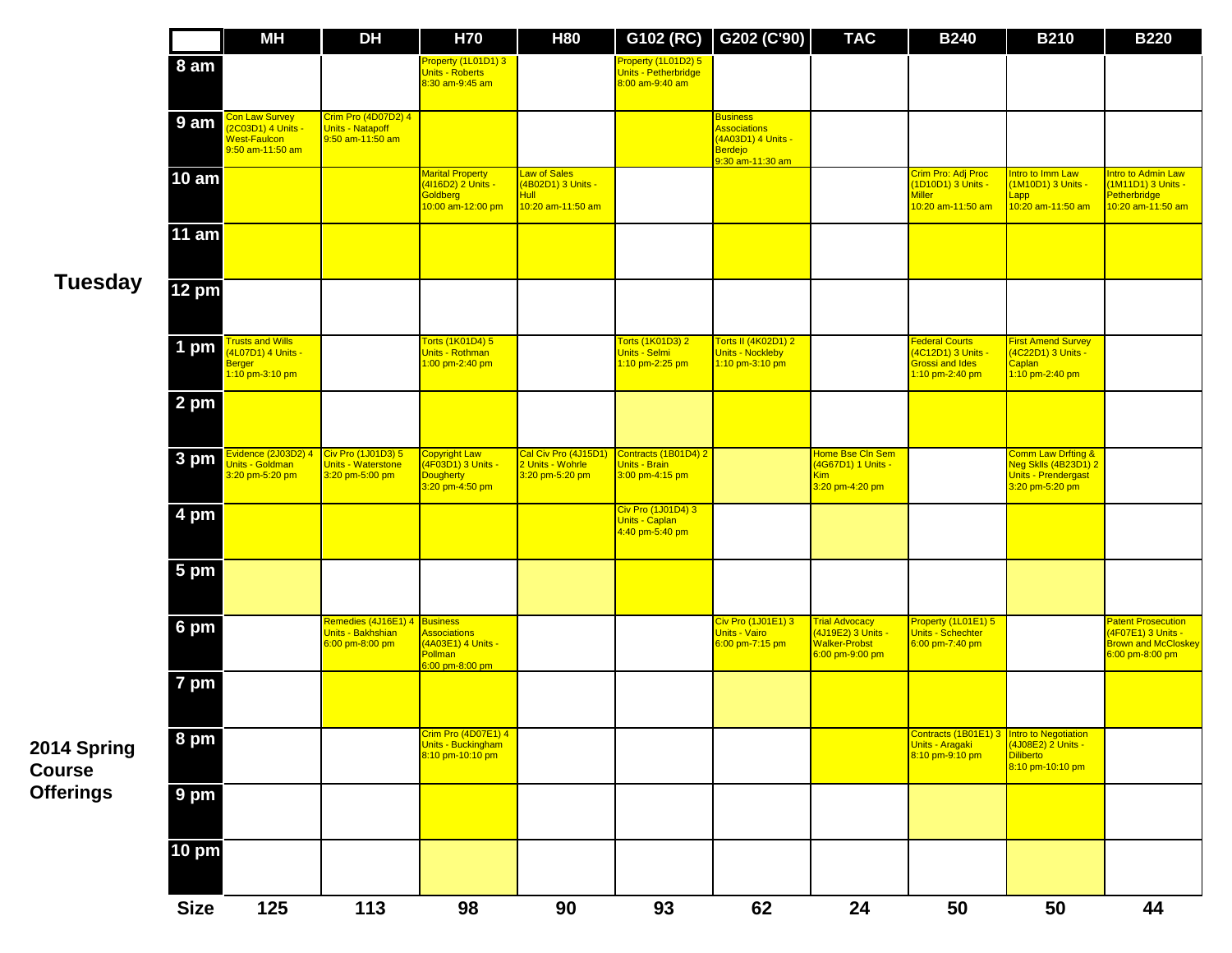| $\mathbf{T}$ | C002 | <b>C003</b>                                                                     | <b>C004</b>                                                                           | F126                                                              | F236                                                                  | G302                                                                                 | <b>Bannan</b> | C401                                                                                                    | C402                                                                             | C403                                                                    |
|--------------|------|---------------------------------------------------------------------------------|---------------------------------------------------------------------------------------|-------------------------------------------------------------------|-----------------------------------------------------------------------|--------------------------------------------------------------------------------------|---------------|---------------------------------------------------------------------------------------------------------|----------------------------------------------------------------------------------|-------------------------------------------------------------------------|
| 8 am         |      |                                                                                 |                                                                                       |                                                                   |                                                                       |                                                                                      |               |                                                                                                         |                                                                                  |                                                                         |
| 9 am         |      |                                                                                 |                                                                                       |                                                                   |                                                                       |                                                                                      |               |                                                                                                         | aw & Process<br>(1J05D1) 3 Units -<br>Levinson<br>9:50 am-11:50 am               | Law & Process<br>(1J05D2) 3 Units -<br><b>Wells</b><br>9:50 am-11:50 am |
| <b>10 am</b> |      |                                                                                 | Antitrust Law<br>(4A02D1) 3 Units -<br>Lazaroff<br>10:20 am-11:50 am                  |                                                                   |                                                                       | <b>Ethical Lawyering</b><br>(2J04D2) 3 Units -<br><b>Buhai</b><br>10:20 am-11:50 am  |               | Intro to Inc Tax<br>(1N10D1) 3 Units -<br><b>Aprill</b><br>10:20 am-11:50 am                            |                                                                                  |                                                                         |
| <b>11 am</b> |      |                                                                                 |                                                                                       |                                                                   |                                                                       |                                                                                      |               |                                                                                                         |                                                                                  |                                                                         |
| <b>12 am</b> |      |                                                                                 |                                                                                       |                                                                   |                                                                       |                                                                                      |               |                                                                                                         |                                                                                  |                                                                         |
| 1 pm         |      | Music Law (4F01D1)<br>2 Units - Lessoff<br>1:10 pm-3:10 pm                      |                                                                                       | Corp Gov Sem<br>(4A22D1) 2 Units -<br>Pollman<br>1:10 pm-3:10 pm  |                                                                       | <b>Ethical Lawyering</b><br>(2J04D4) 3 Units -<br><b>Wells</b><br>1:10 pm-2:40 pm    |               | Int'l Crim Law &<br>Policty (4G54D1) 3<br><b>Units - Glazier</b><br>1:10 pm-2:40 pm                     | <b>Income Taxation I</b><br>(4N01D1) 3 Units -<br>Sliskovich<br>1:10 pm-2:40 pm  | ADR: Law & Prac<br>(4J89D1) 2 Units -<br>Aragaki<br>1:10 pm-3:10 pm     |
| 2 pm         |      |                                                                                 |                                                                                       |                                                                   |                                                                       |                                                                                      |               |                                                                                                         |                                                                                  |                                                                         |
| 3 pm         |      | <b>Law and Literature</b><br>(4H12D1) 4 Units -<br>Murray<br>3:20 pm-5:20 pm    | <b>Tax Planning for Fam</b><br>With (4N52D1) 2<br>Units - Weigandt<br>3:45 pm-5:45 pm |                                                                   |                                                                       |                                                                                      |               |                                                                                                         |                                                                                  |                                                                         |
| 4 pm         |      |                                                                                 |                                                                                       | Trans Neg Team<br>(702201) 1 Units -<br>Warren<br>4:00 pm-8:00 pm |                                                                       |                                                                                      |               |                                                                                                         |                                                                                  |                                                                         |
| 5 pm         |      |                                                                                 |                                                                                       |                                                                   |                                                                       |                                                                                      |               |                                                                                                         |                                                                                  | Civ Lt Sk Prac II<br>(4J96D1) 3 Units -<br>Craig<br>5:00 pm-8:00 pm     |
| 6 pm         |      | <b>nsurance Law</b><br>(4B08E1) 2 Units -<br><b>Heeseman</b><br>6:00 pm-8:00 pm | <b>Bus Plan Fin Start-up</b><br>(4N34E1) 3 Units -<br>Akselrud<br>6:00 pm-9:00 pm     |                                                                   | law and sexuality<br>(4165E1) 3 Units -<br>Gilliam<br>6:00 pm-7:30 pm | <b>Ethical Lawyering</b><br>(2J04E1) 3 Units -<br><b>Martin</b><br>6:00 pm-7:30 pm   |               | Green Engy Proj Dev<br>& Fin (4E13E1) 3<br><b>Units - Atkin and</b><br><b>Dufour</b><br>6:00 pm-9:00 pm | <b>Fund of Solo Lit</b><br>(4J76E1) 3 Units -<br>Ricciardulli<br>6:00 pm-9:00 pm |                                                                         |
| 7 pm         |      |                                                                                 |                                                                                       |                                                                   |                                                                       |                                                                                      |               |                                                                                                         |                                                                                  |                                                                         |
| 8 pm         |      | <b>Bus Imm Law</b><br>(4G59E1) 4 Units -<br>Lopez<br>8:10 pm-10:10 pm           |                                                                                       |                                                                   |                                                                       | <b>Emp Discrimin Law</b><br>(4121E1) 2 Units -<br><b>Samuels</b><br>8:10 pm-10:10 pm |               |                                                                                                         |                                                                                  |                                                                         |
| 9 pm         |      |                                                                                 |                                                                                       |                                                                   |                                                                       |                                                                                      |               |                                                                                                         |                                                                                  |                                                                         |
| <b>10 pm</b> |      |                                                                                 |                                                                                       |                                                                   |                                                                       |                                                                                      |               |                                                                                                         |                                                                                  |                                                                         |
| <b>Size</b>  | 13   | 20                                                                              | 27                                                                                    | 15                                                                | 25                                                                    | 36                                                                                   | 20            | 50                                                                                                      | 34                                                                               | 36                                                                      |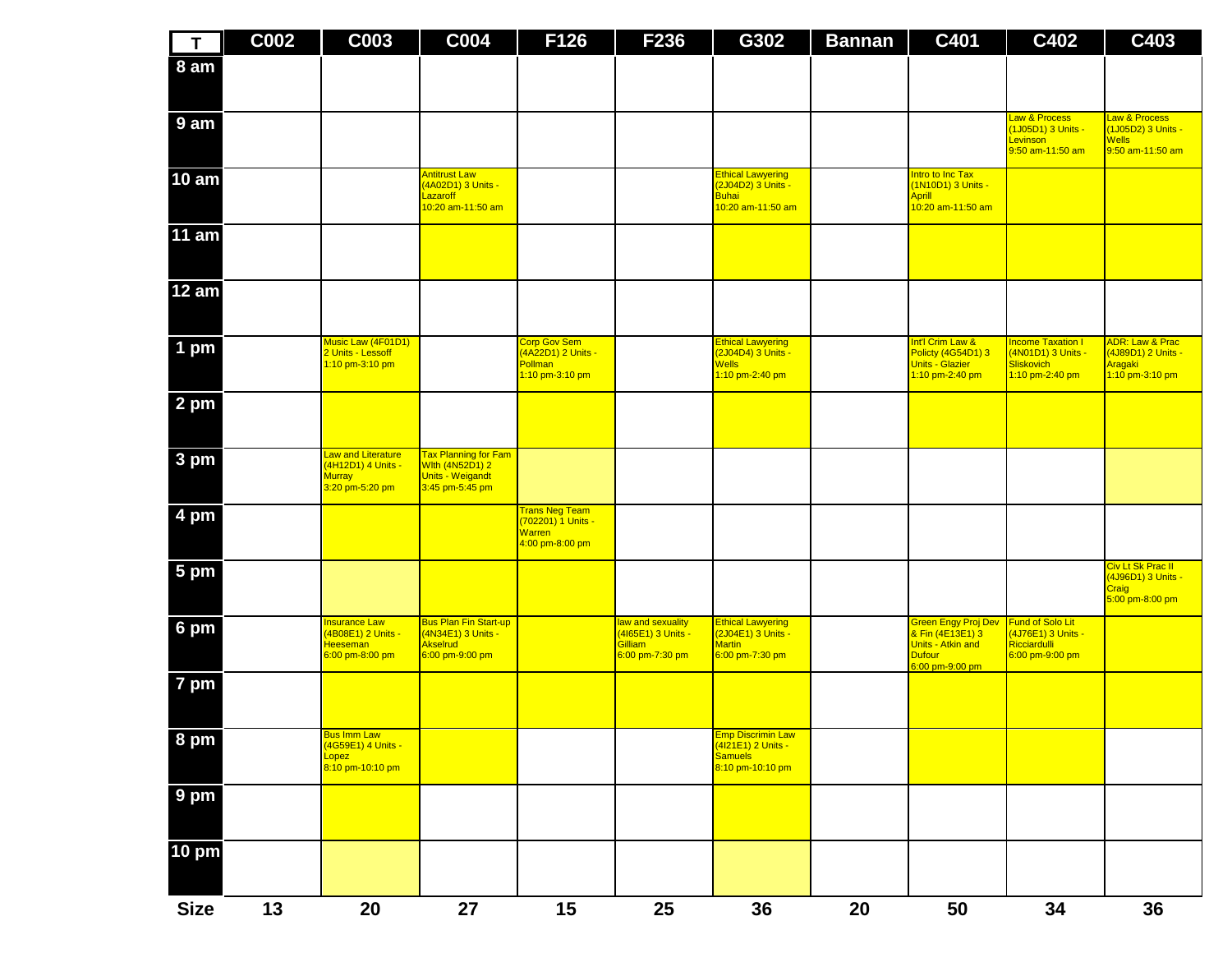|                              |                 | МH                                                                 | <b>DH</b>                                                                                       | <b>H70</b>                                                                     | <b>H80</b>                                                                    | G102 (RC)                                                                           | G202 (C'90)                                                                     | <b>TAC</b>                                                                                                              | <b>B240</b>                                                                                       | <b>B210</b>                                                                                    | <b>B220</b>                                                                            |
|------------------------------|-----------------|--------------------------------------------------------------------|-------------------------------------------------------------------------------------------------|--------------------------------------------------------------------------------|-------------------------------------------------------------------------------|-------------------------------------------------------------------------------------|---------------------------------------------------------------------------------|-------------------------------------------------------------------------------------------------------------------------|---------------------------------------------------------------------------------------------------|------------------------------------------------------------------------------------------------|----------------------------------------------------------------------------------------|
|                              | 8 am            |                                                                    | Civ Pro (1J01D2) 3<br><b>Units - Grossi</b><br>8:00 am-9:15 am                                  | Civ Pro (1J01D1) 2<br>Units - Ides<br>8:00 am-9:15 am                          |                                                                               |                                                                                     |                                                                                 |                                                                                                                         |                                                                                                   |                                                                                                |                                                                                        |
|                              | 9 am            |                                                                    | Evidence (2J03D1) 4<br>Units - Lapp<br>9:50 am-11:50 am                                         |                                                                                | <b>Marital Property</b><br>(4l16D1) 2 Units -<br>Goldberg<br>9:50 am-11:50 am | Contracts (1B01D2) 2<br>Units - Hull<br>9:50 am-11:50 am                            |                                                                                 | Ed Adv Sem<br>(4J72D1) 2 Units -<br><b>Smith</b><br>9:50 am-11:50 am                                                    | Intro to Negotiation<br>4J08D2) 2 Units -<br>Thigpen<br>9:50 am-11:50 am                          | Sports Law (4F08D1<br>2 Units - Lazaroff<br>9:50 am-11:50 am                                   | Part Tax   & II<br>(4N42D1) 4 Units -<br>Seto<br>9:50 am-11:50 am                      |
|                              | <b>10 am</b>    |                                                                    |                                                                                                 | Contracts (1B01D1) 5<br>Units - Atik<br>10:20 am-12:00 pm                      |                                                                               |                                                                                     |                                                                                 |                                                                                                                         |                                                                                                   |                                                                                                |                                                                                        |
|                              | <b>11 am</b>    |                                                                    |                                                                                                 |                                                                                |                                                                               |                                                                                     |                                                                                 |                                                                                                                         |                                                                                                   |                                                                                                |                                                                                        |
| Wednesday                    | $12 \text{ pm}$ |                                                                    |                                                                                                 |                                                                                |                                                                               |                                                                                     |                                                                                 |                                                                                                                         |                                                                                                   |                                                                                                |                                                                                        |
|                              | 1 pm            |                                                                    | <b>Business</b><br><b>Associations</b><br>(4A03D2) 4 Units -<br><b>Pratt</b><br>1:10 pm-3:10 pm | Remedies (4J16D1)<br>4 Units - Tunick<br>1:10 pm-3:10 pm                       |                                                                               | Int'l Law & Am Legal<br>Sys (1G10D1) 3<br><b>Units - Glazier</b><br>1:10 pm-2:40 pm | <b>Trial Advocacy</b><br>(4J19D1) 3 Units -<br><b>Poehls</b><br>1:10 pm-4:10 pm | Juv Del and Proc<br>4J62D2) 1 Units - Liu 3 Units - Coskran<br>:00 pm-3:10 pm<br><b>SEE 4J64D2</b><br><b>Buckingham</b> | Property II (4L04D1)<br>1:10 pm-2:40 pm                                                           | Int Prot Hum Rights<br>4G07D1) 3 Units -<br>Romano<br>1:10 pm-2:40 pm                          |                                                                                        |
|                              | 2 pm            |                                                                    |                                                                                                 |                                                                                |                                                                               |                                                                                     |                                                                                 |                                                                                                                         |                                                                                                   |                                                                                                |                                                                                        |
|                              | 3 pm            | Inits - Levenson<br>3:20 pm-5:20 pm                                | crim Pro (4D07D1) 4 Property (1L01D3) 3<br>Units - Seto<br>3:20 pm-4:35 pm                      |                                                                                |                                                                               |                                                                                     |                                                                                 | Evid for Tr Lwyrs<br><mark>(4J87D1) 2 Units ·</mark><br><b><u>Iversen</u></b><br>3:50 pm-5:50 pm                        | Legal Research &<br>Wri (1J02D11) 2<br><b>Units - Archer and</b><br>Wood<br>3:20 pm-5:20 pm       | <b>Legal Research &amp;</b><br><mark>Wri (1J02D12) 2</mark><br>Units - Dant<br>3:20 pm-5:20 pm | Legal Research &<br><mark>Wri (1J02D13) 2</mark><br>Units - Johnson<br>3:20 pm-5:20 pm |
|                              | 4 pm            |                                                                    |                                                                                                 |                                                                                |                                                                               |                                                                                     |                                                                                 |                                                                                                                         |                                                                                                   |                                                                                                |                                                                                        |
|                              | 5 pm            |                                                                    |                                                                                                 |                                                                                |                                                                               |                                                                                     |                                                                                 |                                                                                                                         |                                                                                                   |                                                                                                |                                                                                        |
|                              | 6 pm            |                                                                    | Trademark Law<br>(4F05E1) 3 Units -<br><b>Hughes</b><br>6:00 pm-7:30 pm                         | <b>Trusts and Wills</b><br>(4L07E1) 4 Units -<br>Sliskovich<br>6:00 pm-8:00 pm | Cal Civ Pro (4J15E1)<br>2 Units - Fischer<br>6:00 pm-8:00 pm                  | <b>Adv Trial Advocacy</b><br>(4J48E1) 3 Units -<br>O'Connell<br>6:00 pm-9:00 pm     |                                                                                 | Syrne Trial (702101)<br>Units - Poehls<br>6:00 pm-10:00 pm<br>SEE 702102 Poehls                                         | <b>Legal Research &amp;</b><br><mark>Wri (1J02E1) 2</mark><br>Units - Dudovitz<br>6:00 pm-8:00 pm | Property II (4L04E1)<br>3 Units - Coskran<br>6:00 pm-7:30 pm                                   | <b>Legal Drafting</b><br>(4J26E1) 2 Units -<br><b>Cohen</b><br>6:00 pm-8:00 pm         |
|                              | 7 pm            |                                                                    |                                                                                                 |                                                                                |                                                                               |                                                                                     |                                                                                 |                                                                                                                         |                                                                                                   |                                                                                                |                                                                                        |
| 2014 Spring<br><b>Course</b> | 8 pm            | Con Law Survey<br>(2C03E1) 4 Units -<br>Levitt<br>8:10 pm-10:10 pm |                                                                                                 |                                                                                |                                                                               |                                                                                     |                                                                                 |                                                                                                                         | Contracts (1B01E1) 3 Torts II (4K02E1) 2<br>Units - Aragaki<br>8:10 pm-9:10 pm                    | Units - Fischer<br>8:10 pm-10:10 pm                                                            |                                                                                        |
| <b>Offerings</b>             | 9 pm            |                                                                    |                                                                                                 |                                                                                |                                                                               |                                                                                     |                                                                                 |                                                                                                                         |                                                                                                   |                                                                                                |                                                                                        |
|                              | <b>10 pm</b>    |                                                                    |                                                                                                 |                                                                                |                                                                               |                                                                                     |                                                                                 |                                                                                                                         |                                                                                                   |                                                                                                |                                                                                        |
|                              | <b>Size</b>     | 125                                                                | 113                                                                                             | 98                                                                             | 90                                                                            | 93                                                                                  | 62                                                                              | 24                                                                                                                      | 50                                                                                                | 50                                                                                             | 44                                                                                     |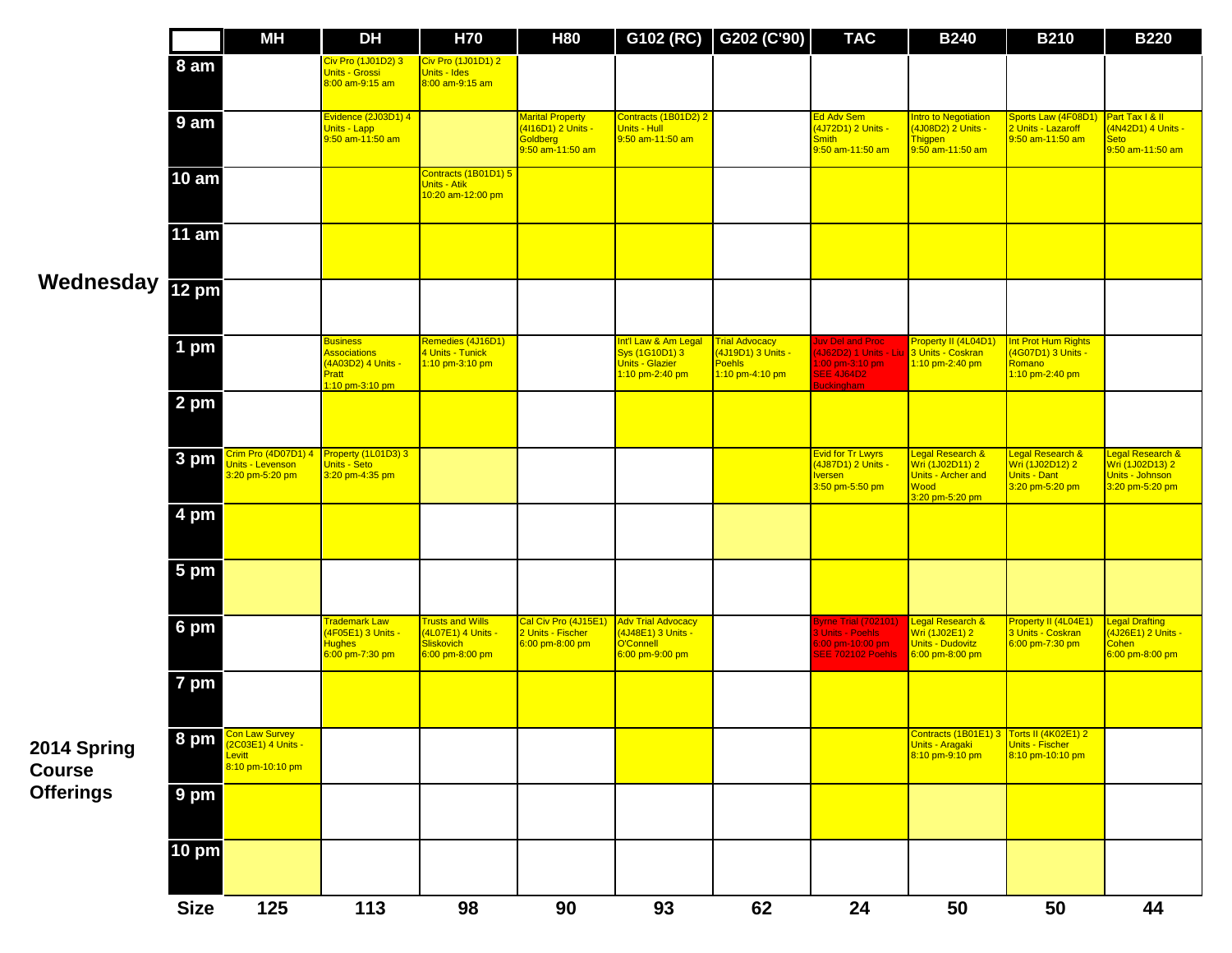| W              | C002 | C003                                                                        | C004                                                                                  | F126                                                                                           | F236                                                                                       | G302                                                                                  | <b>Bannan</b>                                                                          | C401                                                                                            | C402                                                                                 | C403                                                                                 |
|----------------|------|-----------------------------------------------------------------------------|---------------------------------------------------------------------------------------|------------------------------------------------------------------------------------------------|--------------------------------------------------------------------------------------------|---------------------------------------------------------------------------------------|----------------------------------------------------------------------------------------|-------------------------------------------------------------------------------------------------|--------------------------------------------------------------------------------------|--------------------------------------------------------------------------------------|
| 8 am           |      |                                                                             | <b>Bus Plan Fin Start-up</b><br>(4N34D2) 3 Units -<br>Armstrong<br>$8:50$ am-11:50 am |                                                                                                |                                                                                            |                                                                                       |                                                                                        |                                                                                                 |                                                                                      |                                                                                      |
| 9 am           |      |                                                                             |                                                                                       | Jurisprudence<br>(4H07D1) 2 Units -<br><b>Miller</b><br>9:50 am-11:50 am                       |                                                                                            |                                                                                       | Juv Inn & Fair Sent<br>Cinc (4J92D1) 1<br><b>Units - Hawthorne</b><br>9:50 am-11:50 am | Law & Process<br>(1J05D3) 3 Units -<br>Levinson<br>9:50 am-11:50 am                             |                                                                                      | <b>Account for Lawyers</b><br>(4B05D1) 2 Units -<br><b>Kowal</b><br>9:50 am-11:50 am |
| <b>10 am</b>   |      |                                                                             |                                                                                       |                                                                                                |                                                                                            | <b>Ethical Lawyering</b><br>(2J04D5) 3 Units -<br>Riordan<br>10:20 am-11:50 am        |                                                                                        |                                                                                                 | <b>Securities Regulation</b><br>(4A05D1) 3 Units -<br>Guttentag<br>10:20 am-11:50 am |                                                                                      |
| 11 am          |      |                                                                             |                                                                                       |                                                                                                |                                                                                            |                                                                                       |                                                                                        |                                                                                                 |                                                                                      |                                                                                      |
| <b>12 am</b>   |      |                                                                             |                                                                                       |                                                                                                | Proj for the Innoc<br>5C502) 4 Units -<br>Bazelon<br>2:00 pm-2:00 pm<br>SEE 5C501 Levensor |                                                                                       |                                                                                        |                                                                                                 |                                                                                      |                                                                                      |
| 1 pm           |      |                                                                             | Election Law<br>(4M01D1) 3 Units -<br>Levitt<br>1:10 pm-2:40 pm                       |                                                                                                |                                                                                            | <b>Ethical Lawyering</b><br>(2J04D1) 3 Units -<br><b>Blanco</b><br>1:10 pm-2:40 pm    | <b>Health Care Law</b><br>(4A11D1) 3 Units -<br><b>Clark</b><br>1:10 pm-2:40 pm        | ntro to IP (1F10D1)<br>3 Units - Atik<br>1:10 pm-2:40 pm<br><b>SEE 1F10D1</b><br><b>Manheim</b> |                                                                                      | Law & Process<br>(1J05D4) 3 Units -<br><b>Wells</b><br>$1:10$ pm-3:10 pm             |
| $2 \text{ pm}$ |      | <b>Mass Torts Seminar</b><br>(4K06D1) 3 Units -<br>Vairo<br>2:50 pm-5:50 pm |                                                                                       |                                                                                                |                                                                                            |                                                                                       |                                                                                        |                                                                                                 |                                                                                      |                                                                                      |
| 3 pm           |      |                                                                             |                                                                                       | <b>RS Smll Cse Tax</b><br>Cinc (5N2D1) 2<br>Units - Chang<br>3:45 pm-5:45 pm<br>SEE 5N2D2 Park |                                                                                            | <b>Ethical Lawyering</b><br>(2J04D3) 3 Units -<br><b>Bakhshian</b><br>3:20 pm-4:50 pm | Crit Rce Thry<br>(4C34D1) 3 Units -<br>Ocen<br>3:20 pm-4:50 pm                         | <b>Legal Research &amp;</b><br>Wri (1J02D14) 2<br>Units - Lyons<br>3:20 pm-5:20 pm              |                                                                                      | Legal Drafting<br>(4J26D2) 2 Units -<br><b>Weiss</b><br>3:20 pm-5:20 pm              |
| 4 pm           |      |                                                                             |                                                                                       |                                                                                                |                                                                                            |                                                                                       |                                                                                        |                                                                                                 |                                                                                      |                                                                                      |
| 5 pm           |      |                                                                             |                                                                                       |                                                                                                |                                                                                            |                                                                                       |                                                                                        |                                                                                                 |                                                                                      |                                                                                      |
| 6 pm           |      |                                                                             | Tax Plan/Real Est<br>Trn (4N33E1) 2<br>Units - Holo<br>6:00 pm-8:00 pm                |                                                                                                | <b>Health Care Orgs</b><br>(4152E1) 2 Units -<br>Levy-Biehl<br>6:00 pm-8:00 pm             | Intro. to Intern't Law<br>(4G60E1) 3 Units -<br>Glazier<br>6:00 pm-7:30 pm            |                                                                                        | Entert Law Practicum<br>(4F13E1) 2 Units -<br><b>Rubin</b><br>6:00 pm-8:00 pm                   | <b>Trial Advocacy</b><br>(4J19E3) 3 Units -<br>O'Malley<br>6:00 pm-9:00 pm           | Real Est Trans Prac<br>(4L19E1) 2 Units -<br><b>Fatheree</b><br>6:00 pm-8:00 pm      |
| 7 pm           |      |                                                                             |                                                                                       |                                                                                                |                                                                                            |                                                                                       |                                                                                        |                                                                                                 |                                                                                      |                                                                                      |
| 8 pm           |      |                                                                             | <b>Partnership Tax II</b><br>(4N15E1) 2 Units -<br>Gilden<br>8:10 pm-10:10 pm         |                                                                                                |                                                                                            | <b>Digital Media</b><br><u>(4F51E1) 2 Units -</u><br>Freed<br>8:10 pm-10:10 pm        | <b>Legal Drafting</b><br>(4J26E2) 2 Units -<br><b>Jones</b><br>8:10 pm-10:10 pm        | Imm Consq of Crime<br>(4D28E1) 2 Units -<br><b>Diamante</b><br>8:10 pm-10:10 pm                 |                                                                                      |                                                                                      |
| 9 pm           |      |                                                                             |                                                                                       |                                                                                                |                                                                                            |                                                                                       |                                                                                        |                                                                                                 |                                                                                      |                                                                                      |
| 10 pm          |      |                                                                             |                                                                                       |                                                                                                |                                                                                            |                                                                                       |                                                                                        |                                                                                                 |                                                                                      |                                                                                      |
| <b>Size</b>    | 13   | 20                                                                          | 27                                                                                    | 15                                                                                             | 25                                                                                         | 36                                                                                    | 20                                                                                     | 50                                                                                              | 34                                                                                   | 36                                                                                   |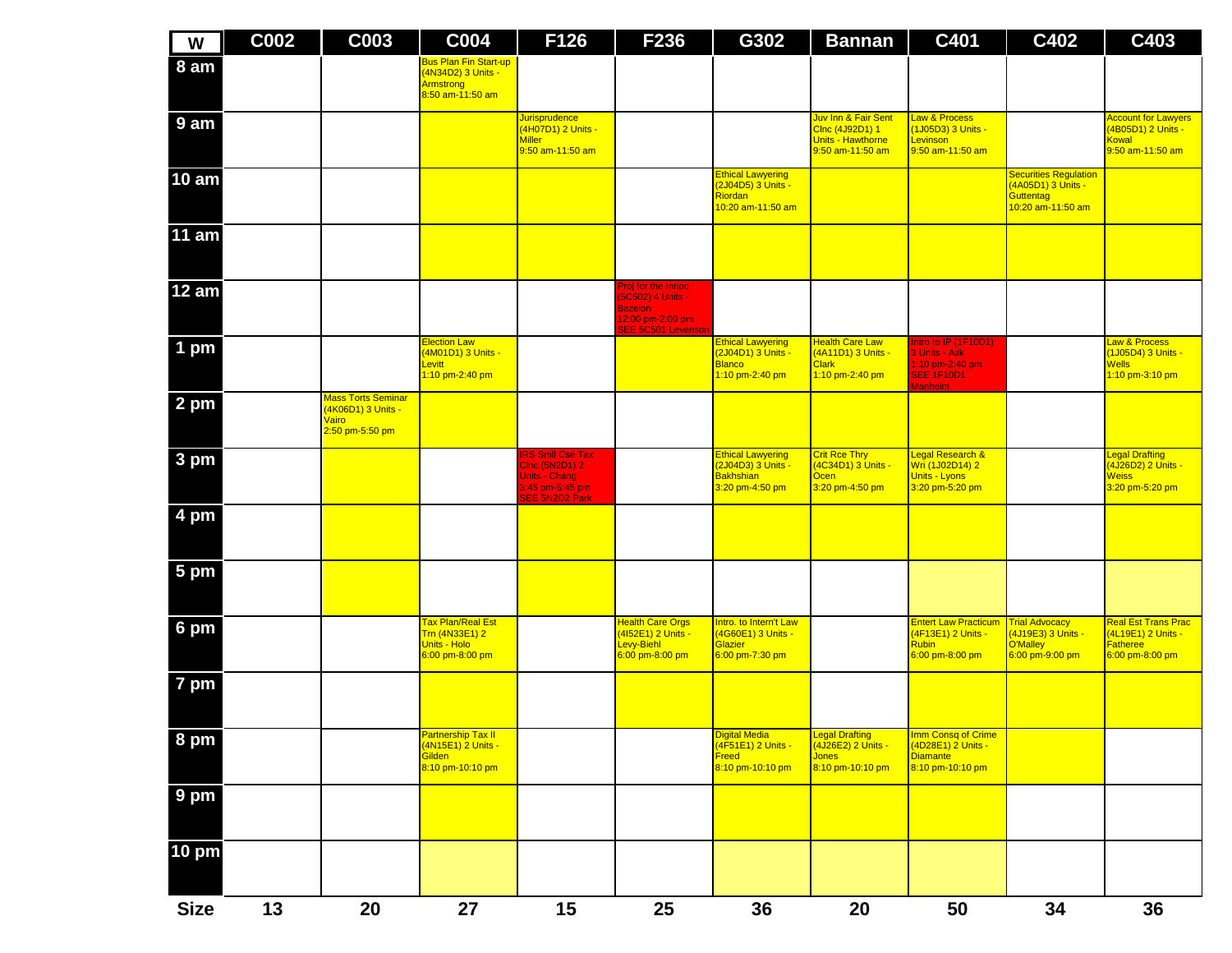|                              |                 | <b>MH</b>                                                                  | <b>DH</b>                                                          | H70                                                                                               | <b>H80</b>                                      |                                                                        | $G102 (RC)$ G202 (C'90)                                                                            | <b>TAC</b>                                                                 | <b>B240</b>                                                                         | <b>B210</b>                                                                        | <b>B220</b>                                                               |
|------------------------------|-----------------|----------------------------------------------------------------------------|--------------------------------------------------------------------|---------------------------------------------------------------------------------------------------|-------------------------------------------------|------------------------------------------------------------------------|----------------------------------------------------------------------------------------------------|----------------------------------------------------------------------------|-------------------------------------------------------------------------------------|------------------------------------------------------------------------------------|---------------------------------------------------------------------------|
|                              | 8 am            |                                                                            |                                                                    | Property (1L01D1) 3<br>Units - Roberts<br>8:30 am-9:45 am                                         |                                                 | Property (1L01D2) 5<br>Units - Petherbridge<br>8:00 am-9:40 am         |                                                                                                    |                                                                            |                                                                                     |                                                                                    |                                                                           |
|                              | 9 <sub>am</sub> | Con Law Survey<br>(2C03D1) 4 Units -<br>West-Faulcon<br>9:50 am-11:50 am   | Crim Pro (4D07D2) 4<br><b>Units - Natapoff</b><br>9:50 am-11:50 am |                                                                                                   |                                                 |                                                                        | <b>Business</b><br><b>Associations</b><br>(4A03D1) 4 Units -<br><b>Berdejo</b><br>9:30 am-11:30 am | Int Prop Lic Tran<br>(4F55D1) 2 Units -<br>Song<br>9:50 am-11:50 am        |                                                                                     |                                                                                    |                                                                           |
|                              | <b>10 am</b>    |                                                                            |                                                                    | Contracts (1B01D1) 5 Law of Sales<br>Units - Atik<br>10:20 am-12:00 pm                            | (4B02D1) 3 Units -<br>Hull<br>10:20 am-11:50 am |                                                                        |                                                                                                    |                                                                            | <b>Legal Research &amp;</b><br>Wri (1J02D4) 2<br>Units - Brain<br>10:00 am-12:00 pm | <b>Legal Research &amp;</b><br>Wri (1J02D5) 2<br>Units - Dant<br>10:00 am-12:00 pm | Legal Research &<br>Wri (1J02D6) 2<br>Units - Kamita<br>10:00 am-12:00 pm |
|                              | <b>11 am</b>    |                                                                            |                                                                    |                                                                                                   |                                                 |                                                                        | Co-curricular<br>(999903) V Units -<br>Rothman<br>11:45 am-1:45 pm                                 |                                                                            |                                                                                     |                                                                                    |                                                                           |
| <b>Thursday</b>              | <b>12 pm</b>    |                                                                            |                                                                    |                                                                                                   |                                                 |                                                                        |                                                                                                    |                                                                            |                                                                                     |                                                                                    |                                                                           |
|                              | 1 pm            | <b>Trusts and Wills</b><br>(4L07D1) 4 Units -<br>Berger<br>1:10 pm-3:10 pm |                                                                    | Torts (1K01D4) 5<br>Units - Rothman<br>1:00 pm-2:40 pm                                            |                                                 | Forts (1K01D3) 2<br>Units - Selmi<br>1:10 pm-2:25 pm                   |                                                                                                    |                                                                            | Federal Courts<br>(4C12D1) 3 Units -<br><b>Grossi and Ides</b><br>1:10 pm-2:40 pm   | <b>First Amend Survey</b><br>(4C22D1) 3 Units -<br>Caplan<br>1:10 pm-2:40 pm       |                                                                           |
|                              | 2 pm            |                                                                            |                                                                    |                                                                                                   |                                                 |                                                                        |                                                                                                    |                                                                            |                                                                                     |                                                                                    |                                                                           |
|                              | 3 pm            | Evidence (2J03D2) 4<br>Units - Goldman<br>3:20 pm-5:20 pm                  | Civ Pro (1J01D3) 5<br><b>Units - Waterstone</b><br>3:20 pm-5:00 pm | <b>Copyright Law</b><br>(4F03D1) 3 Units -<br><b>Dougherty</b><br>3:20 pm-4:50 pm                 |                                                 | Contracts (1B01D4) 2 Co-curricular<br>Units - Brain<br>3:00 pm-4:15 pm | (999901) V Units -<br><b>Williams</b><br>3:50 pm-5:50 pm                                           |                                                                            | Nonprofit Org<br>(4N20D1) 2 Units -<br><b>Aprill</b><br>3:45 pm-5:45 pm             |                                                                                    |                                                                           |
|                              | 4 pm            |                                                                            |                                                                    |                                                                                                   |                                                 | Civ Pro (1J01D4) 3<br>Units - Caplan<br>4:40 pm-5:40 pm                |                                                                                                    |                                                                            |                                                                                     |                                                                                    |                                                                           |
|                              | 5 pm            |                                                                            |                                                                    |                                                                                                   |                                                 |                                                                        |                                                                                                    |                                                                            |                                                                                     | <b>Entertainment Law</b><br>(4F04D1) 3 Units -<br>Robin<br>5:00 pm-8:00 pm         |                                                                           |
|                              | 6 pm            |                                                                            | Remedies (4J16E1)<br>Units - Bakhshian<br>6:00 pm-8:00 pm          | <b>Business</b><br><b>Associations</b><br>(4A03E1) 4 Units -<br><b>Pollman</b><br>6:00 pm-8:00 pm |                                                 |                                                                        | Civ Pro (1J01E1) 3<br><b>Units - Vairo</b><br>6:00 pm-7:15 pm                                      | <b>Trial Advocacy</b><br>(4J19E4) 3 Units -<br>Goethals<br>6:00 pm-9:00 pm | Property (1L01E1) 5<br>Units - Schechter<br>6:00 pm-7:40 pm                         |                                                                                    | Sec Tra in Real Prop<br>(4L06E1) 3 Units -<br>Wallace<br>6:00 pm-9:00 pm  |
|                              | 7 pm            |                                                                            |                                                                    | Crim Pro (4D07E1) 4                                                                               |                                                 |                                                                        |                                                                                                    |                                                                            |                                                                                     |                                                                                    |                                                                           |
| 2014 Spring<br><b>Course</b> | 8 pm            |                                                                            |                                                                    | Units - Buckingham<br>8:10 pm-10:10 pm                                                            |                                                 |                                                                        |                                                                                                    |                                                                            |                                                                                     |                                                                                    |                                                                           |
| <b>Offerings</b>             | 9 pm            |                                                                            |                                                                    |                                                                                                   |                                                 |                                                                        |                                                                                                    |                                                                            |                                                                                     |                                                                                    |                                                                           |
|                              | <b>10 pm</b>    |                                                                            |                                                                    |                                                                                                   |                                                 |                                                                        |                                                                                                    |                                                                            |                                                                                     |                                                                                    |                                                                           |
|                              | <b>Size</b>     | 125                                                                        | 113                                                                | 98                                                                                                | 90                                              | 93                                                                     | 62                                                                                                 | 24                                                                         | 50                                                                                  | 50                                                                                 | 44                                                                        |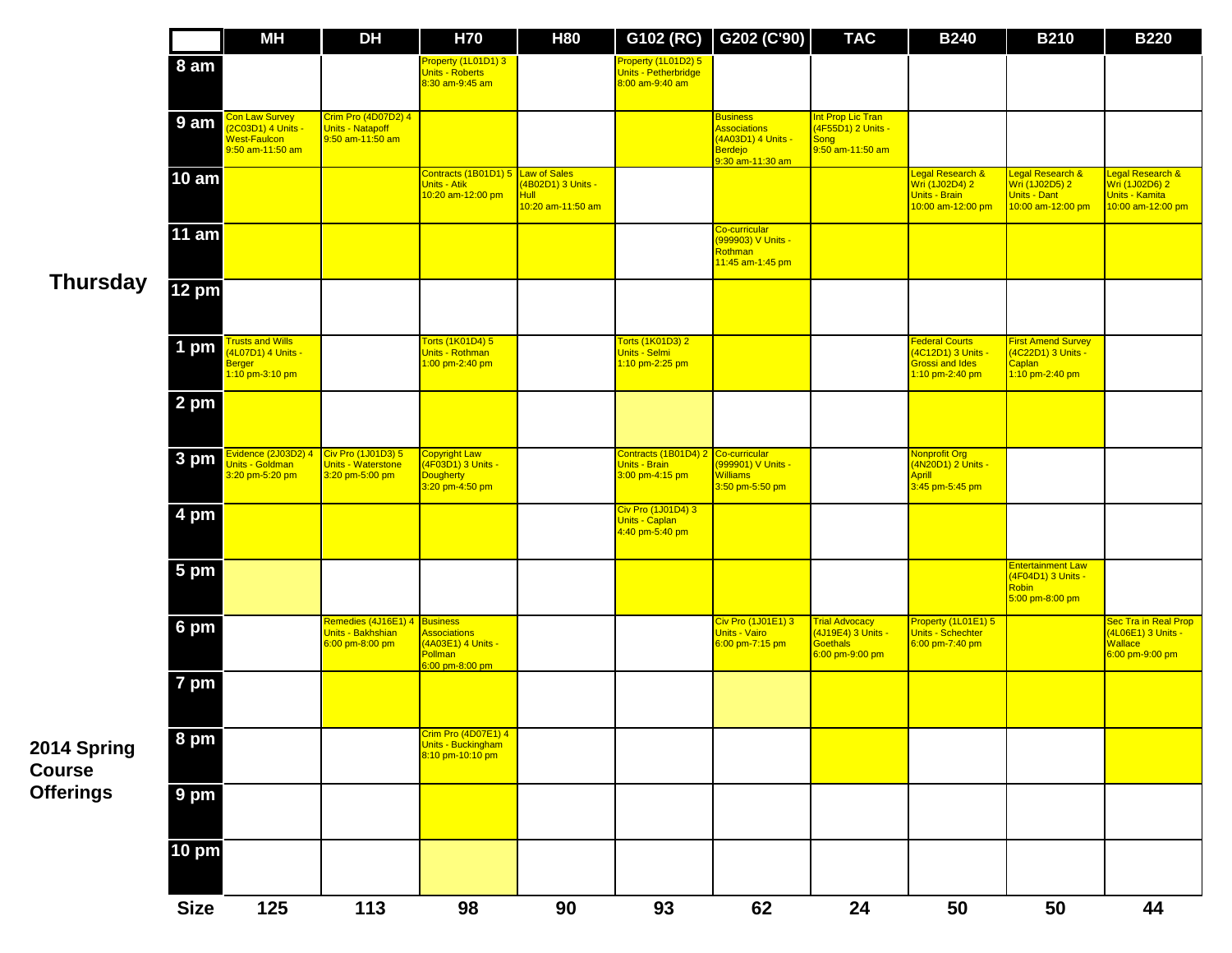| $\mathsf{R}$ | C002 | C003                                                                                   | <b>C004</b>                                                                              | F126                                                                                      | F236                                                                           | G302                                                                                | <b>Bannan</b>                                                                        | C401                                                                                | C402                                                                                   | C403                                                                                                          |
|--------------|------|----------------------------------------------------------------------------------------|------------------------------------------------------------------------------------------|-------------------------------------------------------------------------------------------|--------------------------------------------------------------------------------|-------------------------------------------------------------------------------------|--------------------------------------------------------------------------------------|-------------------------------------------------------------------------------------|----------------------------------------------------------------------------------------|---------------------------------------------------------------------------------------------------------------|
| 8 am         |      |                                                                                        |                                                                                          |                                                                                           |                                                                                |                                                                                     |                                                                                      |                                                                                     |                                                                                        | Civ Lt Sk Prac II<br>(4J96D2) 3 Units -<br>Craig<br>8:50 am-11:50 am                                          |
| 9 am         |      | <b>Tax Appeals Clinic</b><br>(5N401) V Units -<br><b>Shaltes</b><br>$9:00$ am-11:00 am |                                                                                          | Nat Resource Law<br>(4E12D1) 2 Units -<br>Selmi<br>9:50 am-11:50 am                       |                                                                                |                                                                                     | Cont Iss & Jewish<br>Law (4G32D1) 2<br><b>Units - Adlerstein</b><br>9:50 am-11:50 am |                                                                                     | Fashn Law Clinic<br>(4F57D1) 2 Units -<br>Riordan<br>9:50 am-11:50 am                  |                                                                                                               |
| <b>10 am</b> |      |                                                                                        | Antitrust Law<br>(4A02D1) 3 Units -<br>Lazaroff<br>10:20 am-11:50 am                     |                                                                                           |                                                                                | <b>Ethical Lawyering</b><br>(2J04D2) 3 Units -<br><b>Buhai</b><br>10:20 am-11:50 am |                                                                                      | Legal Research &<br>Wri (1J02D7) 2<br>Units - Lyons<br>10:00 am-12:00 pm            |                                                                                        |                                                                                                               |
| 11 am        |      |                                                                                        |                                                                                          |                                                                                           |                                                                                |                                                                                     |                                                                                      |                                                                                     |                                                                                        |                                                                                                               |
| <b>12 am</b> |      |                                                                                        |                                                                                          |                                                                                           |                                                                                |                                                                                     |                                                                                      |                                                                                     |                                                                                        |                                                                                                               |
| 1 pm         |      |                                                                                        |                                                                                          |                                                                                           |                                                                                | <b>Ethical Lawyering</b><br>(2J04D4) 3 Units -<br><b>Wells</b><br>1:10 pm-2:40 pm   |                                                                                      | Int'l Crim Law &<br>Policty (4G54D1) 3<br><b>Units - Glazier</b><br>1:10 pm-2:40 pm | <b>Income Taxation I</b><br>(4N01D1) 3 Units -<br><b>Sliskovich</b><br>1:10 pm-2:40 pm |                                                                                                               |
| 2 pm         |      |                                                                                        |                                                                                          |                                                                                           |                                                                                |                                                                                     |                                                                                      |                                                                                     |                                                                                        |                                                                                                               |
| 3 pm         |      | <b>Law and Literature</b><br>(4H12D1) 4 Units -<br>Murray<br>3:20 pm-5:20 pm           |                                                                                          | Reverse Discrim Law<br>(4C40D1) 2 Units -<br>West-Faulcon<br>3:20 pm-5:20 pm              | <b>Trade Secrets</b><br>(4F40D1) 2 Units -<br><b>Walton</b><br>3:20 pm-5:20 pm |                                                                                     | Emp Rghts Clnc<br>$\frac{21}{(4179D1)}$ 2 Units -<br><b>Kish</b><br>3:50 pm-5:50 pm  |                                                                                     | <b>Cpyrt Mt Ct (702401)</b><br>2 Units - Song<br>3:20 pm-5:20 pm                       |                                                                                                               |
| 4 pm         |      |                                                                                        |                                                                                          |                                                                                           |                                                                                |                                                                                     |                                                                                      |                                                                                     |                                                                                        |                                                                                                               |
| 5 pm         |      |                                                                                        | <b>Bus Plan Fin Start-up</b><br>(4N34E2) 3 Units -<br><b>Haghighi</b><br>5:00 pm-8:00 pm |                                                                                           |                                                                                |                                                                                     |                                                                                      |                                                                                     |                                                                                        |                                                                                                               |
| 6 pm         |      | <b>Mediation Advocacy</b><br>(4J53E1) 2 Units -<br><b>Campos</b><br>6:00 pm-8:00 pm    |                                                                                          | <b>International Tax II</b><br>(4N14E1) 2 Units -<br>Wooldridge<br>6:00 pm-8:00 pm        | law and sexuality<br>(4165E1) 3 Units -<br>Gilliam<br>6:00 pm-7:30 pm          | <b>Ethical Lawyering</b><br>(2J04E1) 3 Units -<br><b>Martin</b><br>6:00 pm-7:30 pm  |                                                                                      |                                                                                     |                                                                                        |                                                                                                               |
| 7 pm         |      |                                                                                        |                                                                                          |                                                                                           |                                                                                |                                                                                     |                                                                                      |                                                                                     |                                                                                        |                                                                                                               |
| 8 pm         |      | <b>Bus Imm Law</b><br>(4G59E1) 4 Units -<br>Lopez <sub>k</sub><br>8:10 pm-10:10 pm     |                                                                                          | Tax Iss/Strat in M&A<br>Trans (4N41E1) 2<br>Units - Bowen and<br>Fung<br>8:10 pm-10:10 pm |                                                                                |                                                                                     |                                                                                      |                                                                                     |                                                                                        | <b>Scott Moot Ct Honors</b><br>(701205) 4 Units -<br><b>Delfino</b><br>8:10 pm-10:10 pm<br>SEE 701201 Delfino |
| 9 pm         |      |                                                                                        |                                                                                          |                                                                                           |                                                                                |                                                                                     |                                                                                      |                                                                                     |                                                                                        |                                                                                                               |
| 10 pm        |      |                                                                                        |                                                                                          |                                                                                           |                                                                                |                                                                                     |                                                                                      |                                                                                     |                                                                                        |                                                                                                               |
| <b>Size</b>  | 13   | 20                                                                                     | 27                                                                                       | 15                                                                                        | 25                                                                             | 36                                                                                  | 20                                                                                   | 50                                                                                  | 34                                                                                     | 36                                                                                                            |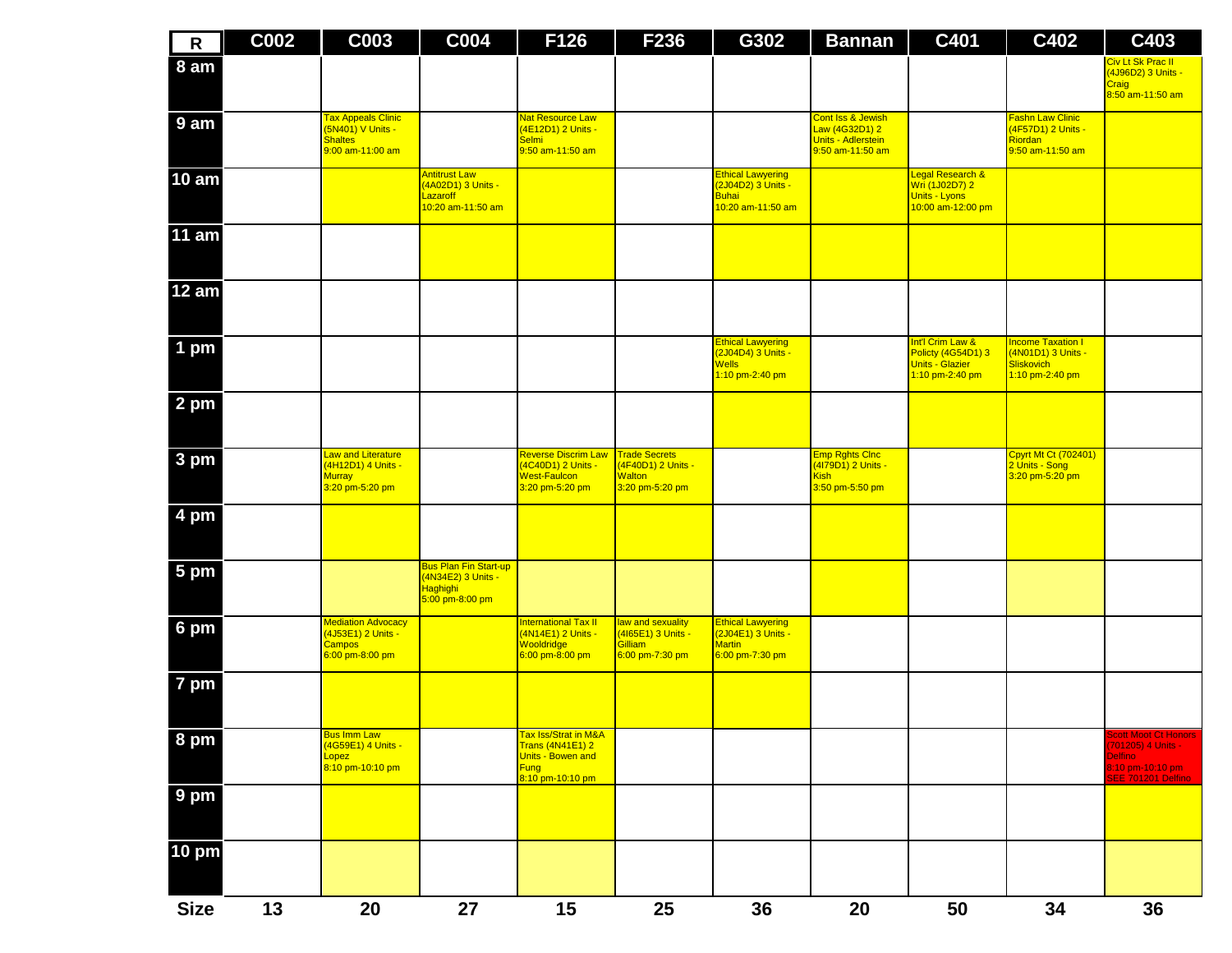|                              |                    | <b>MH</b> | <b>DH</b>                                               | <b>H70</b>                                             | <b>H80</b> |    | G102 (RC) G202 (C'90) | <b>TAC</b> | <b>B240</b>                                                                    | <b>B210</b>                                                                                     | <b>B220</b>                                                            |
|------------------------------|--------------------|-----------|---------------------------------------------------------|--------------------------------------------------------|------------|----|-----------------------|------------|--------------------------------------------------------------------------------|-------------------------------------------------------------------------------------------------|------------------------------------------------------------------------|
|                              | 8 am               |           | Civ Pro (1J01D2) 3<br>Units - Grossi<br>8:00 am-9:15 am | Civ Pro (1J01D1) 2<br>Units - Ides<br>8:00 am-9:15 am  |            |    |                       |            |                                                                                |                                                                                                 |                                                                        |
|                              | 9 am               |           |                                                         |                                                        |            |    |                       |            |                                                                                |                                                                                                 |                                                                        |
|                              | 10 am              |           |                                                         |                                                        |            |    |                       |            | Crim Pro: Adj Proc<br>(1D10D1) 3 Units -<br><b>Miller</b><br>10:40 am-12:10 pm | Intro to Imm Law<br>(1M10D1) 3 Units -<br><mark>Lapp (</mark><br><mark>10:40 am-12:10 pm</mark> |                                                                        |
|                              | <b>11 am</b>       |           |                                                         |                                                        |            |    |                       |            |                                                                                |                                                                                                 |                                                                        |
| <b>Friday</b>                | $\overline{12}$ pm |           |                                                         |                                                        |            |    |                       |            |                                                                                |                                                                                                 |                                                                        |
|                              | 1 pm               |           | Property (1L01D3) 3<br>Units - Seto<br>1:10 pm-2:25 pm  | Torts (1K01D4) 5<br>Units - Rothman<br>1:00 pm-2:40 pm |            |    |                       |            | Legal Research &<br>Wri (1J02D1) 2<br>Units - Dudovitz<br>1:10 pm-3:10 pm      | Legal Research &<br>Wri (1J02D2) 2<br>Units - Wood<br>1:10 pm-3:10 pm                           | Legal Research &<br>Wri (1J02D3) 2<br>Units - Brain<br>1:10 pm-3:10 pm |
|                              | 2 pm               |           |                                                         |                                                        |            |    |                       |            |                                                                                |                                                                                                 |                                                                        |
|                              | 3 pm               |           |                                                         |                                                        |            |    |                       |            |                                                                                |                                                                                                 |                                                                        |
|                              | 4 pm               |           |                                                         |                                                        |            |    |                       |            |                                                                                |                                                                                                 |                                                                        |
|                              | $5 \text{ pm}$     |           |                                                         |                                                        |            |    |                       |            |                                                                                |                                                                                                 |                                                                        |
|                              | 6 pm               |           |                                                         |                                                        |            |    |                       |            |                                                                                |                                                                                                 |                                                                        |
|                              | 7 pm               |           |                                                         |                                                        |            |    |                       |            |                                                                                |                                                                                                 |                                                                        |
| 2014 Spring<br><b>Course</b> | 8 pm               |           |                                                         |                                                        |            |    |                       |            |                                                                                |                                                                                                 |                                                                        |
| <b>Offerings</b>             | 9 pm               |           |                                                         |                                                        |            |    |                       |            |                                                                                |                                                                                                 |                                                                        |
|                              | <b>10 pm</b>       |           |                                                         |                                                        |            |    |                       |            |                                                                                |                                                                                                 |                                                                        |
|                              | <b>Size</b>        | 125       | 113                                                     | 98                                                     | 90         | 93 | 62                    | 24         | 50                                                                             | 50                                                                                              | 44                                                                     |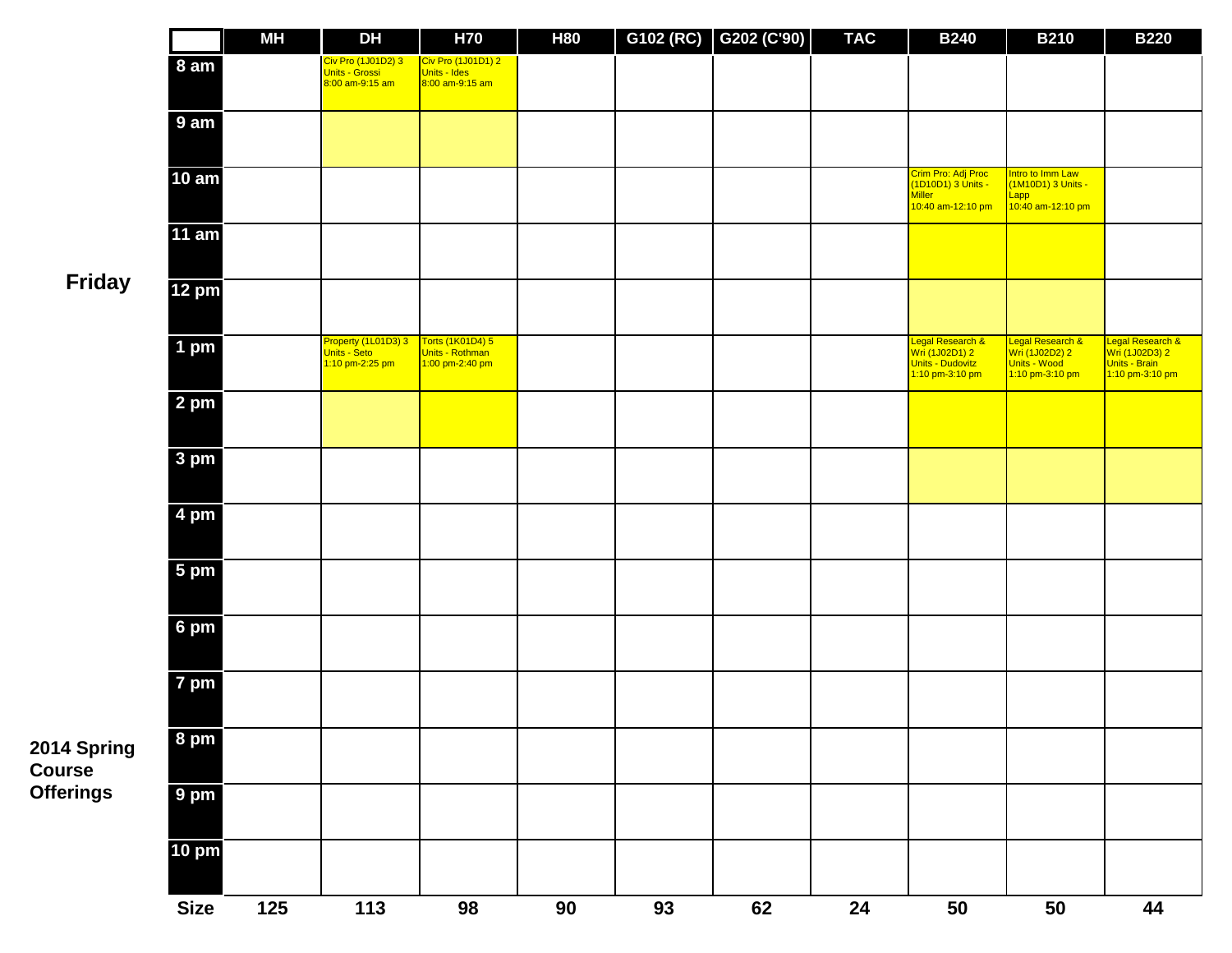| $\overline{F}$ | C002 | <b>C003</b> | <b>C004</b> | F126 | F236 | G302 | <b>Bannan</b> | C401                                                                     | C402                                                                      | C403                                                                      |
|----------------|------|-------------|-------------|------|------|------|---------------|--------------------------------------------------------------------------|---------------------------------------------------------------------------|---------------------------------------------------------------------------|
| 8 am           |      |             |             |      |      |      |               | Legal Research &<br>Wri (1J02D8) 2<br>Units - Archer<br>8:15 am-10:15 am | Legal Research &<br>Wri (1J02D9) 2<br>Units - Johnson<br>8:15 am-10:15 am | Legal Research &<br>Wri (1J02D10) 2<br>Units - Kamita<br>8:15 am-10:15 am |
| 9 am           |      |             |             |      |      |      |               |                                                                          |                                                                           |                                                                           |
| 10 am          |      |             |             |      |      |      |               | Intro to Inc Tax<br>(1N10D1) 3 Units -<br>Aprill<br>10:40 am-12:10 pm    | Law & Process<br>(1J05D1) 3 Units -<br>Levinson<br>10:30 am-12:30 pm      | Law & Process<br>(1J05D2) 3 Units -<br><b>Wells</b><br>10:30 am-12:30 pm  |
| 11 am          |      |             |             |      |      |      |               |                                                                          |                                                                           |                                                                           |
| <b>12 am</b>   |      |             |             |      |      |      |               |                                                                          |                                                                           |                                                                           |
| 1 pm           |      |             |             |      |      |      |               |                                                                          |                                                                           |                                                                           |
| 2 pm           |      |             |             |      |      |      |               |                                                                          |                                                                           |                                                                           |
| 3 pm           |      |             |             |      |      |      |               |                                                                          |                                                                           |                                                                           |
| 4 pm           |      |             |             |      |      |      |               |                                                                          |                                                                           |                                                                           |
| 5 pm           |      |             |             |      |      |      |               |                                                                          |                                                                           |                                                                           |
| 6 pm           |      |             |             |      |      |      |               |                                                                          |                                                                           |                                                                           |
| 7 pm           |      |             |             |      |      |      |               |                                                                          |                                                                           |                                                                           |
| 8 pm           |      |             |             |      |      |      |               |                                                                          |                                                                           |                                                                           |
| 9 pm           |      |             |             |      |      |      |               |                                                                          |                                                                           |                                                                           |
| <b>10 pm</b>   |      |             |             |      |      |      |               |                                                                          |                                                                           |                                                                           |
| <b>Size</b>    | $13$ | $20\,$      | 27          | 15   | 25   | 36   | $20\,$        | 50                                                                       | 34                                                                        | 36                                                                        |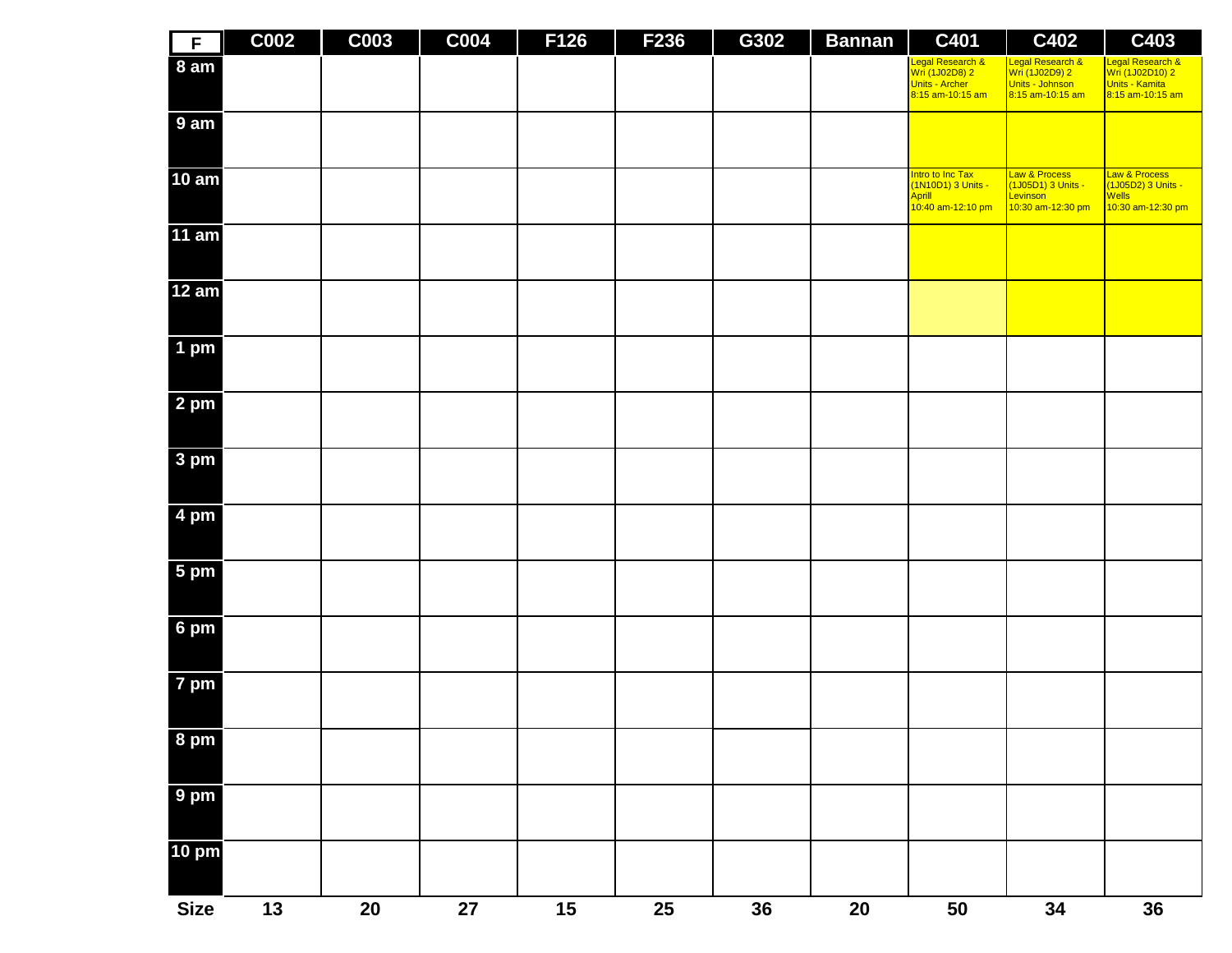|                                           |                 | <b>MH</b>        | <b>DH</b>        | H70 | <b>H80</b> | G102 (RC) | G202 (C'90) | <b>TAC</b> | <b>B240</b> | <b>B210</b> | <b>B220</b> |
|-------------------------------------------|-----------------|------------------|------------------|-----|------------|-----------|-------------|------------|-------------|-------------|-------------|
|                                           | 8 am            |                  |                  |     |            |           |             |            |             |             |             |
|                                           | 9am             |                  |                  |     |            |           |             |            |             |             |             |
|                                           | <b>10 am</b>    |                  |                  |     |            |           |             |            |             |             |             |
|                                           | 11 am           |                  |                  |     |            |           |             |            |             |             |             |
| <b>Saturday</b>                           | $12 \text{ pm}$ |                  |                  |     |            |           |             |            |             |             |             |
|                                           | 1 pm            |                  |                  |     |            |           |             |            |             |             |             |
|                                           | 2 pm            |                  |                  |     |            |           |             |            |             |             |             |
|                                           | 3 pm            |                  |                  |     |            |           |             |            |             |             |             |
|                                           | 4 pm            |                  |                  |     |            |           |             |            |             |             |             |
|                                           | 5 pm            |                  |                  |     |            |           |             |            |             |             |             |
|                                           | 6 pm            |                  |                  |     |            |           |             |            |             |             |             |
|                                           | 7 pm            |                  |                  |     |            |           |             |            |             |             |             |
| 2014 Spring<br>Course<br><b>Offerings</b> | 8 pm            |                  |                  |     |            |           |             |            |             |             |             |
|                                           | 9 pm            |                  |                  |     |            |           |             |            |             |             |             |
|                                           | <b>10 pm</b>    |                  |                  |     |            |           |             |            |             |             |             |
|                                           | <b>Size</b>     | $\overline{125}$ | $\overline{113}$ | 98  | 90         | 93        | 62          | 24         | 50          | 50          | 44          |